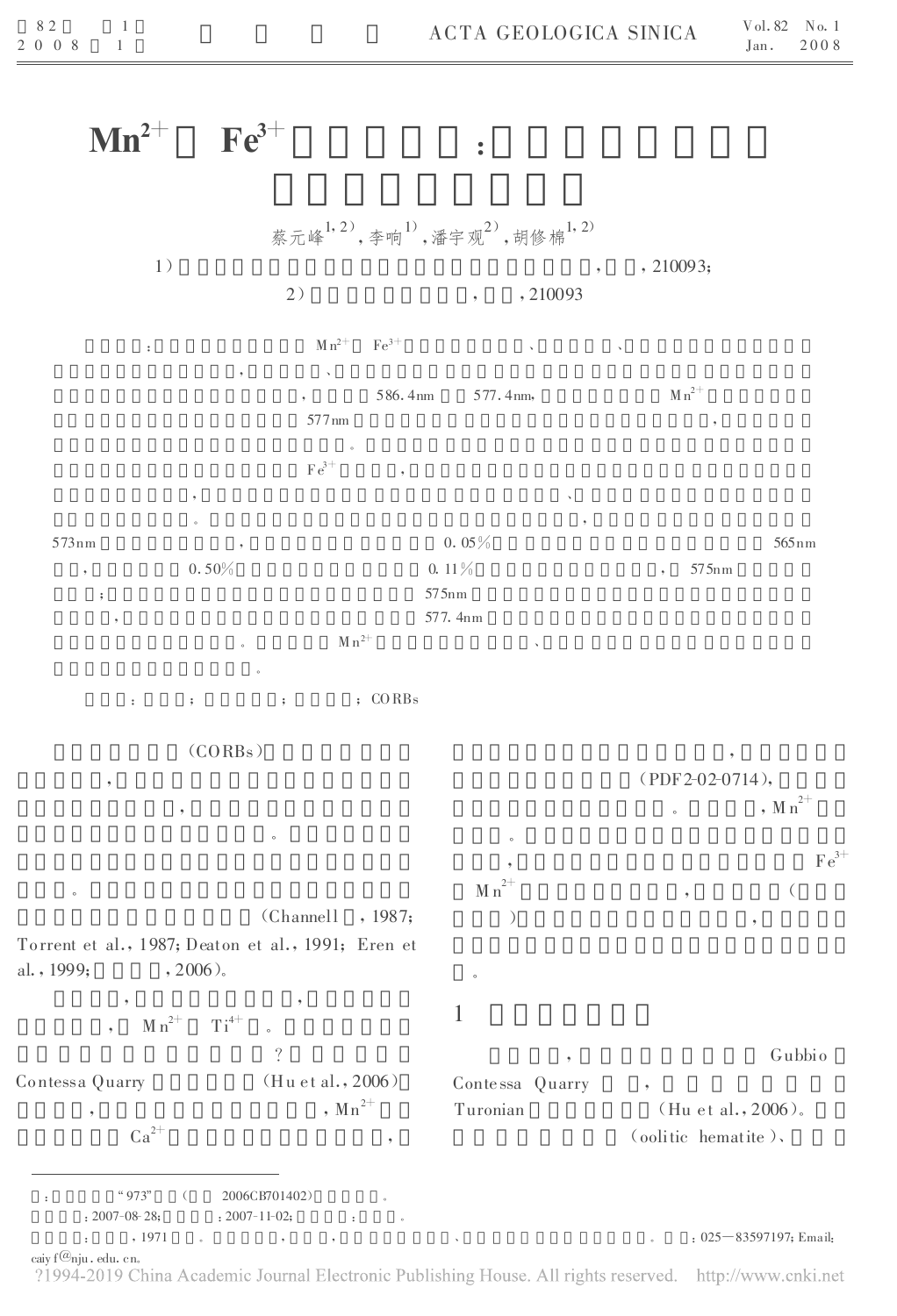



| n, m, k | H P  | H RP | RP    |
|---------|------|------|-------|
| 1       | 0.05 | 0.05 | 0.06  |
| 2       | 0.10 | 0.10 | 0.11  |
| 3       | 0.15 | 0.25 | 0.29  |
| 4       | 0.20 | 0.58 | 0.51  |
| 5       | 0.25 | 1.00 | 1.04  |
| 6       | 0.35 |      | 10.00 |
| 7       | 0.50 |      |       |
| 8       | 1.00 |      |       |







?1994-2019 China Academic Journal Electronic Publishing House. All rights reserved. http://www.cnki.net

 $\overline{1}$ 

 $\overline{2}$ 

 $2.1$ 

 $\mathbf{1}$ 

 $1<sub>b</sub>$ ,

 $\left($  $2.2$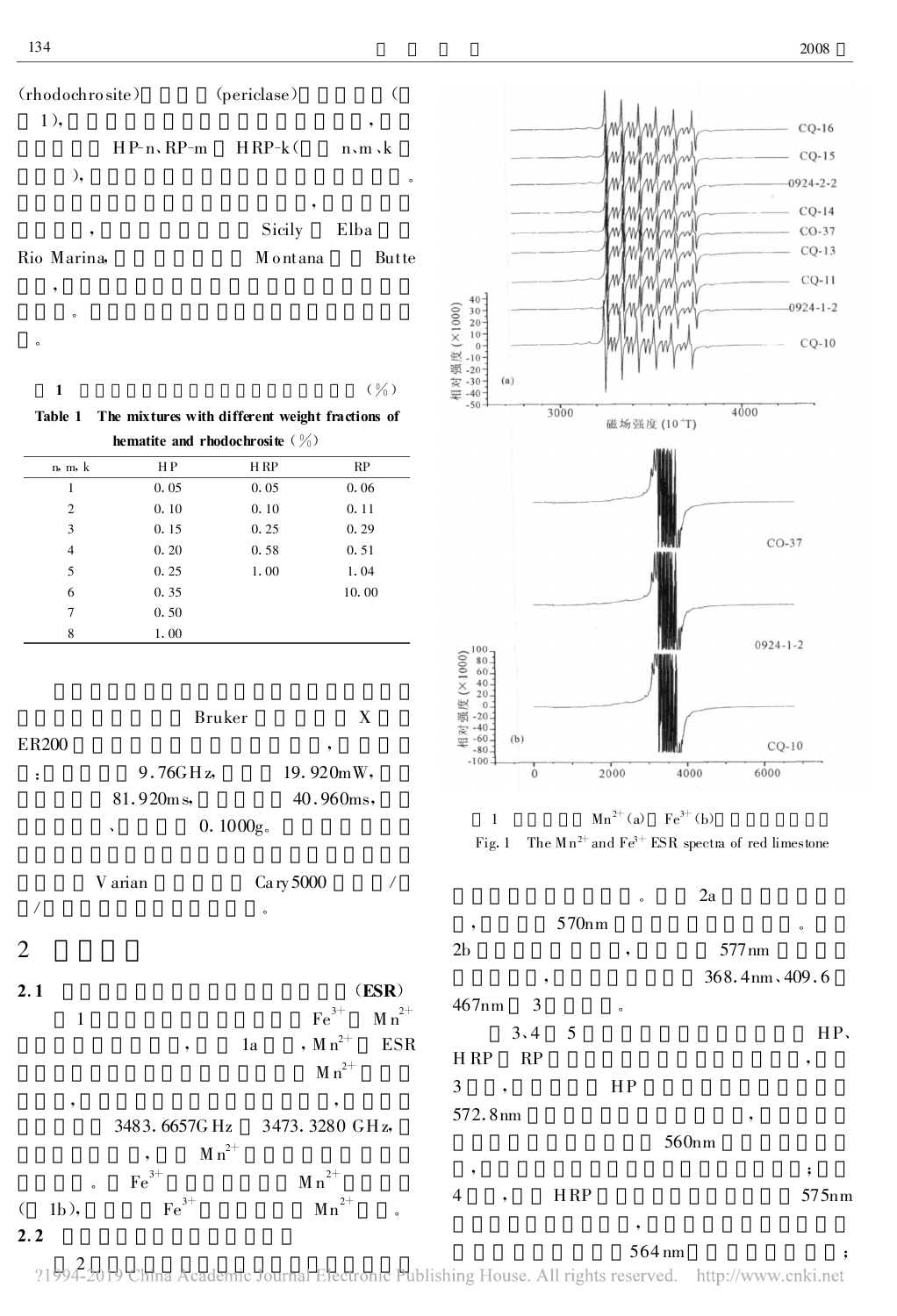

 $\mathbf{1}$ 







 $Fig. 3$ The visible absorption spectra and their 1st derivative spectra of the mixtures comprised by oo litic hematite and periclase



5

3

 $577nm$ 

 $0.29%$ 



 $\mathcal{C}$ 

 $,570nm$ 577.4nm

 $(HRP)$ 

586.4nm  $6$ ). 6

 $\mathcal{E}$ 



by oolitic hematite, rhodochrosite and periclase ?1994-2019 China Academic Journal Electronic Publishing House. All rights reserved.

Fig. 4 The visible absorption spectra and their 1st

derivative spectra of the ternary mixtures comprised

http://www.cnki.net

 $(RP)$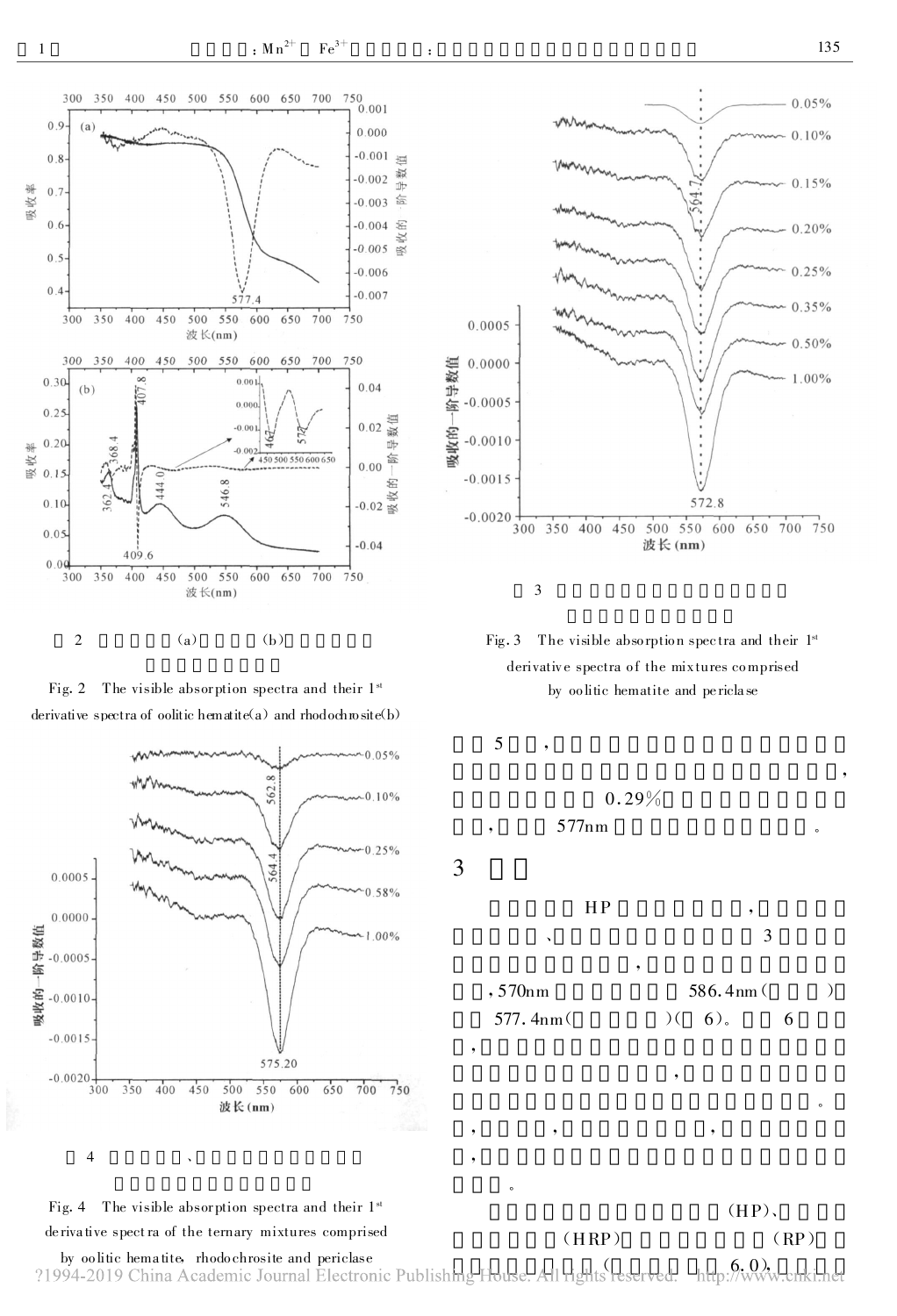

5

Fig. 5 The visible absorption spectra and their 1<sup>st</sup> derivative spectra of the mix tures comprised by rhodochrosite and periclase (a)  $-$  ; (b)  $-a$  ; (c)  $-10\%$  $(a)$  – The visible abso ption spectra of the mixtures by modochrosite and periclase;  $(b)$  – 1<sup>st</sup> derivative spectra of different ratios of the mixture; (c)—1st derivative spectra of different ratios of  $10\%$  mixtures

|          |                                                                                                         |                     | 560nm      |                          | RP                |               |
|----------|---------------------------------------------------------------------------------------------------------|---------------------|------------|--------------------------|-------------------|---------------|
| ,        |                                                                                                         |                     |            | ,                        | 560 <sub>nm</sub> |               |
| $\circ$  |                                                                                                         | $\hat{\phantom{a}}$ |            |                          | . Deaton          | Balsam (1991) |
| ٠        |                                                                                                         | $\circ$             |            | ,                        |                   |               |
| ,        |                                                                                                         | ,                   | 565nm      | 575nm                    | ۰                 |               |
| $0.05\%$ | $0.01\%$ (Deaton<br>$\rightarrow$                                                                       | Balsam,             |            |                          | $\circ$           |               |
| 1991)    |                                                                                                         | $565 \,\mathrm{nm}$ |            |                          |                   |               |
|          | $\circ$                                                                                                 |                     | $M n^{2+}$ | $\lambda$                | 6                 |               |
| $(HP)$ , | (HRP)                                                                                                   |                     |            | $\circ$<br>3483.6657G Hz | 3473.3280 GHz     |               |
| (RP)     | , HP                                                                                                    | ,<br><b>HRP</b>     |            | ۰                        | $Mn^{2+}$         |               |
|          | 21994-2019 China Academic Journal Electronic Publishing House. All rights reserved. http://www.cnki.net |                     |            |                          |                   |               |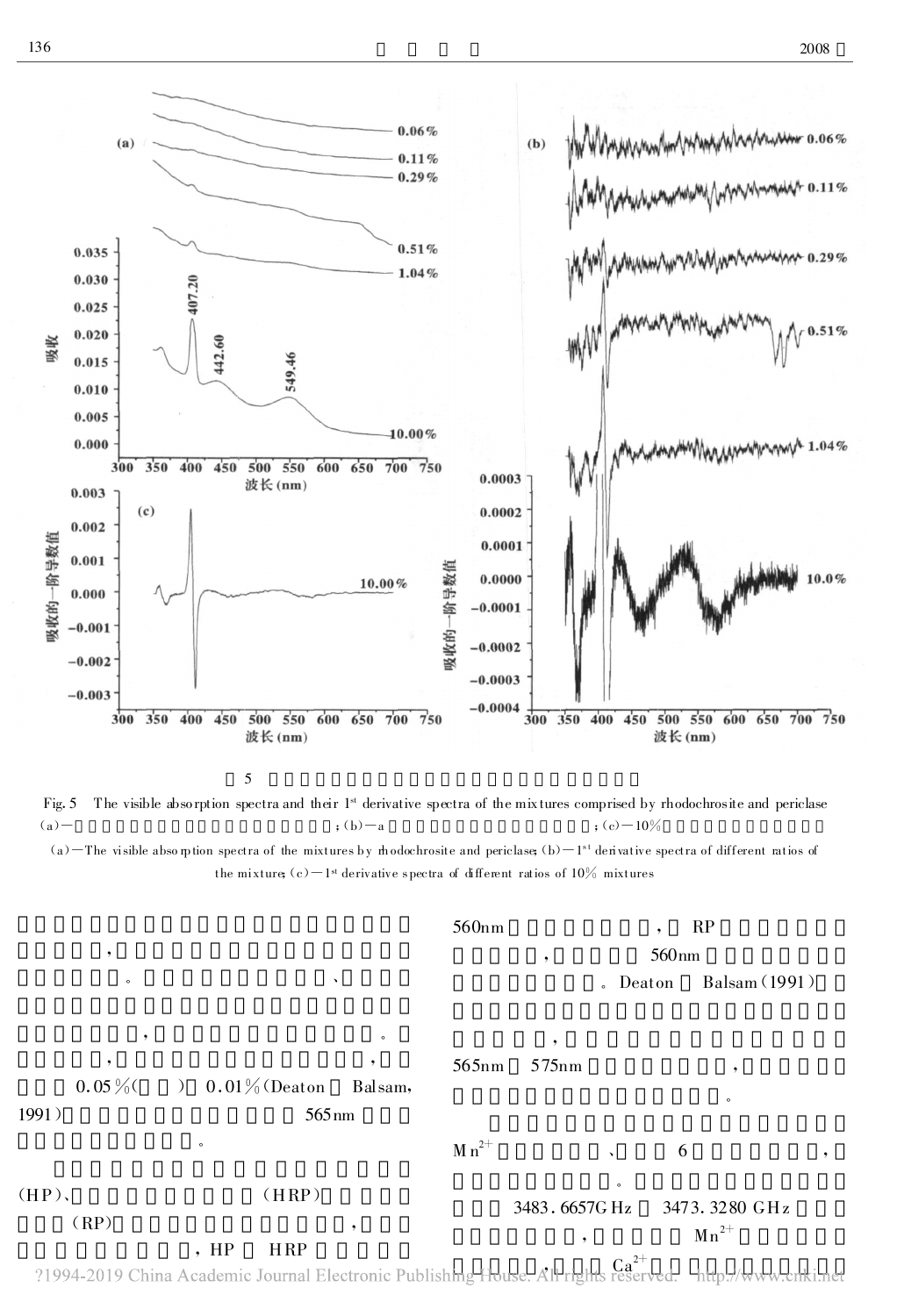





## $(PDF2-02-0714)$ .

|          |         | 2b)      |    |
|----------|---------|----------|----|
|          |         | ,        |    |
|          | $\circ$ | 5        | RP |
|          |         | ,407.2nm |    |
| $10\%$   |         | $0.29\%$ |    |
| $0.11\%$ |         |          |    |

 $0.11\%$ 577<sub>nm</sub>

 $M n^{2+}$ 









- $.2003.$  $10(2)$ : 445 ~ 454.  $.2006.$  $(D)$  $, 36(9); 811 \sim 821.$  $\ddot{\phantom{a}}$  $.2003.$  $, 18(4); 191 \sim 201.$
- Deaton R C, Balsam W L. 1991. Visible spectroscopy- a rapid method for determining hematite and goethite concentration in geological materials. Journal of Sedimentary Petrology, 61:628  $~1$  – 632.
- Eren M, Kadir S. 1999. Colour origin of upper cretaceous pelagic red sediments within the Eastern Pontides, north Turkey. Int Journ Earth Sciences, 88: 593~595.
- Gan Fuping, Wang Runsheng, Ma Ainai. 2003. Spectral identification TREE (SIT) for mineral extraction based on spectral characteristics of minerals. Earth Science Frontiers, 10  $(2)$ : 445 ~ 454.
- Hu Xiumian, Cheng Wenbin. 2007. Origin of the Cretaceous Oceanic Red Beds (CORBs) as interpreted by Visible Reflectance and Inorganic Geochemistry from the Vispi Quarry Section, Central Italy. In: Scott R. Hu X, Wang C. Wagreich M, Jansa L, eds. Proceedings of the IGCP463/494: "Cretaceous Oceanic Red Beds: Composition, Chronostratigraphy, Origins, and Palaeoceanographic/Paleoclimatic Significance", SEPM Special Publication. Accepted.

Hu Xiumian, Jansa Luba Sarti Massimo. 2006. Mid-Cretaceous

oceanic red beds in the Umbria Marche Basin, central Italy: ?1994-2019 China Academic Journal Electronic Publishing